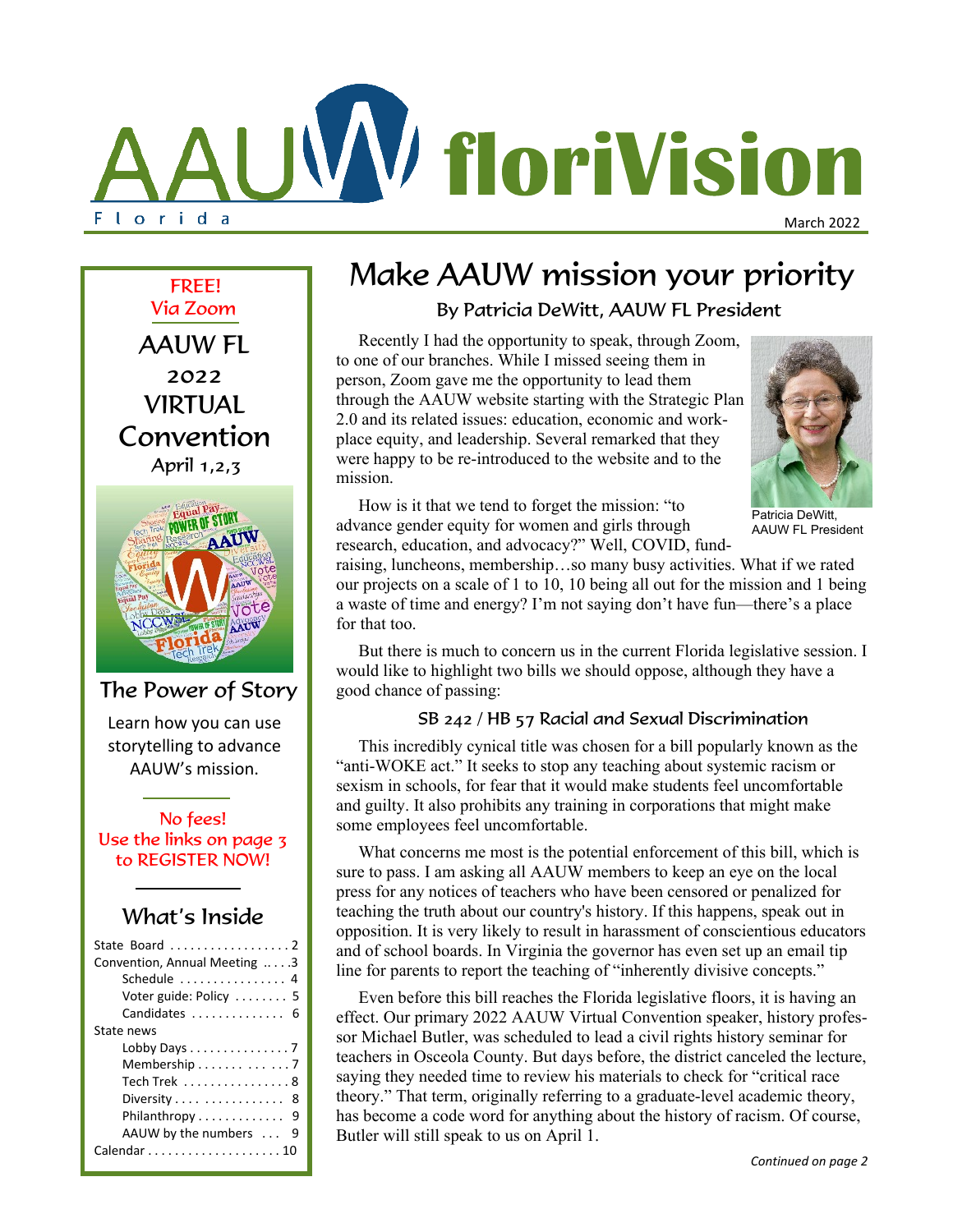## State News

#### President's Message (Continued from page 1)

### SB 146 / HB 5 Fetal and Infant Mortality Reduction

This bill would make all abortion illegal after 15 weeks except in extreme cases of potential maternal death or nonviability of the fetus. It is similar to a Mississippi law whose constitutionality is being considered by the Supreme Court. (See the **AAUW** Florida Advocacy  $blog.$  $blog.$ )

In the 49 years since Roe v. Wade, I think many of us are taking access to abortion for granted, despite the many attacks on it in

state legislatures across the country. We may believe these undue restrictions will not pass constitutional scrutiny. But this is no longer a given. According to the popular press, the Roe v. Wade precedent may not last until its 50th anniversary. If it does not, will we be partially to blame? For many years, AAUW has shied away from the topic of abortion except for routine endorsement of "selfdetermination of women's reproductive health decisions." I have heard members pleading, at national and branch levels, not to

discuss abortion because it is "divisive." Their main fear is that we will lose membership. My fear is that we will lose direction.

I sincerely believe that being true to the mission, vision, and values of AAUW, and actively and publicly advocating for them, will gain us more membership than we lose. *■*

*Read more about AAUW's position at [Where We Stand: Reproductive Rights](https://www.aauw.org/resources/policy/position-repro/) on the National website. Download [Quick Facts](https://www.aauw.org/app/uploads/2021/11/Repro-Rights_QuickFacts_10.21-update.pdf) from AAUW on reproductive rights. Use the [Two-](https://www.aauw.org/act/two-minute-activist/reproductive-rights/)[Minute Activist](https://www.aauw.org/act/two-minute-activist/reproductive-rights/) to join the fight against attacks on reproductive rights. ■*

## 2021-22 AAUW FL Officers and Appointees

### Elected Officers

President – *Patricia DeWitt* President–Elect – *Bea Holt* Director for Program – *Diana Sells* Director for Membership – *Rose Llanos-Almeida* Director for Finance (Acting) – *Kathy VanderVliet* Director for Development – *Ellen Roche* Co-Directors for Communications – *Patricia Ross and Carol MacDonald* Director for Public Policy –*Kay Lee-Smith*

### Appointed Officers

Bylaws, Policies, Resolutions – *Virginia Farace* Historian – *Karen Noonan* Parliamentarian – *Virginia Farace* Administrative Assistant – *Susan Baird*

#### Other Appointees

Web Manager – *Theresa Owen floriVision* Editor - *Carol MacDonald* Tech Trek Coordinator – *Sue Slone* Diversity, Equity and Inclusion Committee Chair– *Jonnie Mae Perry* Nominating Committee Chair – *Shirley Koo* Voting and Elections Committee Chair – *Virginia Farace*

### Stay Connected with AAUW

We use the emails in the Member Services Database on the AAUW National website to get in touch with you. Check your listing and make sure it's correct so you don't miss out.



Founded in 1881, the American Association of University Women is the nation's leading voice promoting equity and education for women and girls.

- **Our mission:** Advancing gender equity through research, education and advocacy.
- **Our vision:** Equity for all.
- **Our values:** Nonpartisan. Fact-based. Principled. Inclusive and Intersectional.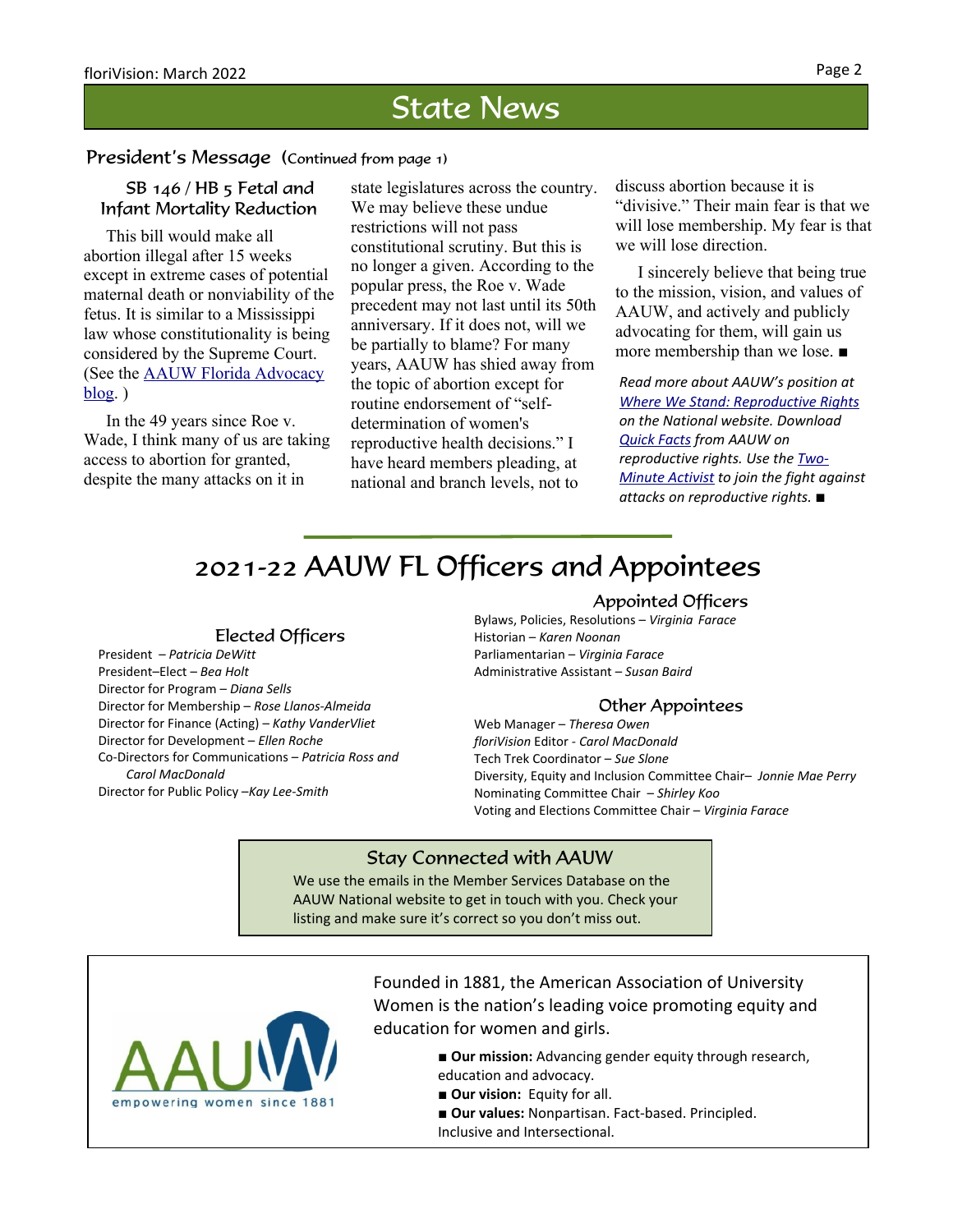## 2022 Convention/Annual Meeting

## Join us online! April 1, 2, 3 The Power of Story

By Diana Sells, AAUW FL Director for Program

Captivated. Fascinated. Grabbed our attention. How many of us have experienced these emotions when we read or hear a good story? Perhaps the story left us with tears in our eyes, made us smile, or brought us to action.

Join AAUW Florida April 1-3 for **The Power of Story.** We're going to follow last year's format and meet via Zoom. You can be in your jammies or perhaps sharing your space with other members.

These storytellers will enlighten you and inspire you to use story telling to advance AAUW's mission in your community.

### Myth, Memory, and the Power of Story

Our convention starts Friday evening, April 1, at 5 pm when we



will hear from Michael Butler, Ph.D., the Kenan Distinguished Professor of History at Flagler College in St. Augustine, FL. His talk,

Michael Butler

"Myth, Memory, and the Power of Story," deals with the Lost Cause story of the Confederacy and how it has been perpetuated. The Lost Cause is a revisionist explanation of the Confederate cause and loss that espouses, among other things, that the Civil War was not about slavery.

## Telling the AAUW Story

Our journey into storytelling continues Saturday, April 2, at 10 am with a presentation by Mary Hickey, AAUW Senior Director of Communications, on "Telling the AAUW Story."



You'll be able to ask questions after her talk. You'll leave this session able to use stories to communicate our goals of equal

Mary Hickey

pay; challenge barriers women face in certain fields and leadership roles; and how our grant awardees embody the goals and values of AAUW.

### The Stories We Tell

After a 10-minute break, Natalie Underberg-Goode, Ph.D., communication and media professor at the University of Central Florida, will present her story of AAUW FL,

> compiled from personal

narratives of our organizational

Walk away with knowledge

story.



of how to create Natalie Underberg-Goode

digital stories and with links to resources and tools for getting started, from "The Stories We Tell: Personal Narratives, Organizational Tales, and Digital Storytelling."



*Logo: Kimble Medley*

### Register now!

The convention is free, but you need to register. It's easy and online. To register for our storytelling presentations on Friday night and Saturday and Sunday mornings – [Click here](https://us02web.zoom.us/meeting/register/tZIkceurqz4rEtxUNl6Mp1InsO668uShaAPk).

The annual meeting on Sunday morning is for AAUW members only and requires a separate registration – [Click here](https://us02web.zoom.us/meeting/register/tZwpd-yrqzwrE9DRNwh2ir6ogGNg1L5nxcAG). *■*

### The Power of Story in Qualitative Research

Storytelling comes alive further at 10 am Sunday when Mary Gatta, Ph.D., research director for the



National Association of Colleges and Employers, describes "The Power of Story in **Oualitative** Research."

Mary Gatta

### Annual Meeting, Town Hall

We'll meet board candidates Sunday at our members-only annual meeting, which starts at 11 am. A town hall will follow. *■*

#### Page 3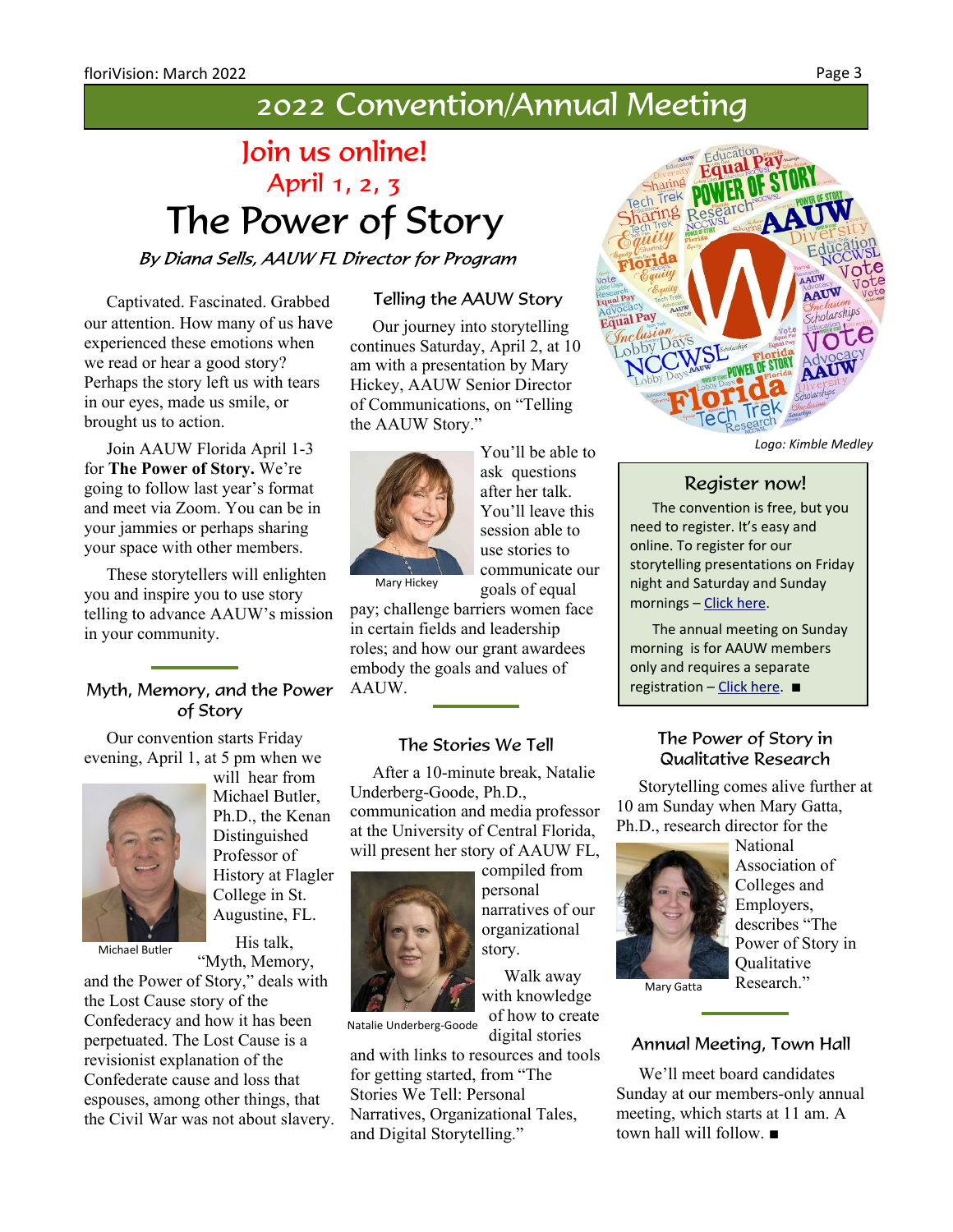# 2022 Convention/Annual Meeting



# The Power of Story

Schedule April 1, 2, 3



## Friday, April 1

| 4:30 pm to 5 pm         | Zoom Sign-in<br>Sign-in. Social time Music.                                                                                                                                                                                                                                                                            |
|-------------------------|------------------------------------------------------------------------------------------------------------------------------------------------------------------------------------------------------------------------------------------------------------------------------------------------------------------------|
| 5 pm                    | Introduction<br>Patricia DeWitt, President, AAUW Florida                                                                                                                                                                                                                                                               |
| 5:15 pm to 6:30<br>pm   | Keynote Speaker: Michael Butler, PhD<br>Kenan Distinguished Professor of History, Flagler College, St. Augustine, FL<br>"Myth, Memory, and the Power of Story" - How the Lost Cause story of the<br>Confederacy has been perpetuated.<br>Comments: Jonnie Perry, AAUW FL Diversity, Equity, Inclusion Committee chair. |
| Saturday, April 2       |                                                                                                                                                                                                                                                                                                                        |
| 10 am to 11 am          | Mary Hickey, AAUW<br>Senior Director of Communications, AAUW<br>"Telling the AAUW Story" - Followed by a Q&A session on how to use story<br>telling to effectively communicate an organization's work.                                                                                                                 |
| 11:10 am to<br>12:10 pm | Natalie, Underberg-Goode, PhD<br>Professor, Nicholson School of Communication and Media, University of Central<br>Florida<br>"The Stories We Tell: Personal Narratives, Organizational Tales, and Digital<br>Storytelling" - Personal narratives telling the organizational story of AAUW<br>Florida.                  |
| Sunday, April 3         |                                                                                                                                                                                                                                                                                                                        |
| 10 am to 10:45<br>am    | Mary Gatta, PhD<br>Director of Research and Public Policy, National Association of Colleges and<br><b>Employers</b><br>"The Power of Story in Qualitative Research."                                                                                                                                                   |
| 11 am to 12:30<br>pm    | <b>Annual Meeting</b><br>Presiding Officer: Patricia DeWitt, President, AAUW Florida<br>Conduct state business.<br>Meet candidates for state office.<br>Town Hall                                                                                                                                                      |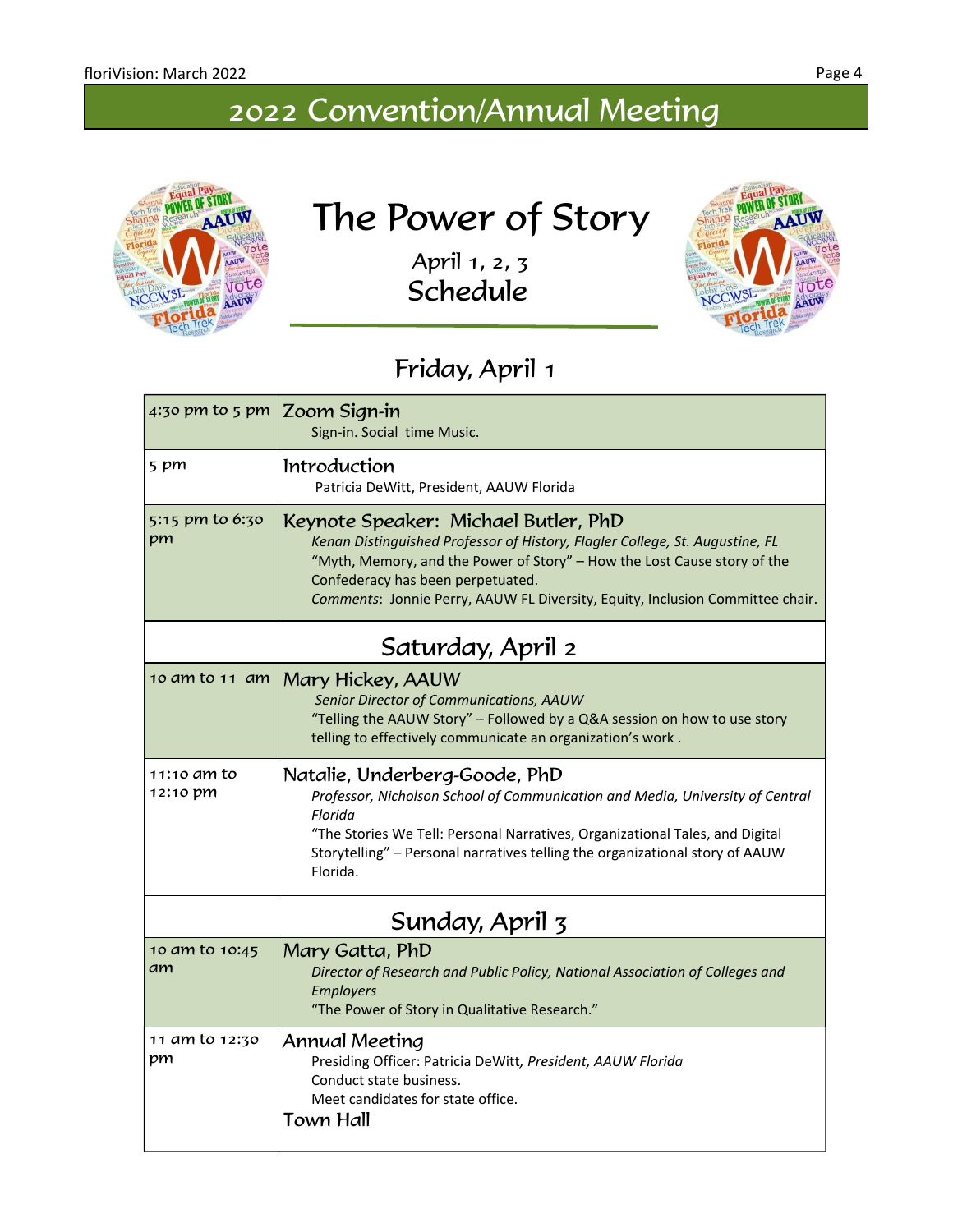

# 2022 Convention/Annual Meeting: Voter Guide

Policy, bylaws prescribe nominations process By Virginia Farace, AAUW FL Voting and Elections Committee Chair

Filling four positions on the state board of directors is on the agenda for the annual meeting part of our 2022 Convention, Sunday, April 3.

There are nominees for only two of the four positions: membership and secretary. The nominating committee continues to recruit candidates for the directors for development and for communications. If you're interested or know someone who would be, contact committee chair Shirley Koo or any of the committee members. (See the article, *below*.)

### Nominations from the floor

 According to our policy, nominations may be made from the floor at the annual meeting:

> *If a position has no candidates by the time of the pre-annual meeting issue of FloriVision deadline the committee shall*

*continue to recruit qualified candidates for this position and these candidates, with their permission, will be nominated from the floor at the annual meeting.*

*All candidates nominated from the floor will briefly state their major qualifications in lieu of a written candidate Vita Form.*

If there is but one candidate or co-candidate for a position, the bylaws state that "the election may be by acclamation." Any contested offices will be by electronic ballot as outlined in the One Member One Vote policy.

#### Committee members needed

 Also, nominations from the floor will be needed to fill three slots on next year's nominating committee to join two members elected by the board. Nominations and election of the three members will be done at the annual meeting. Please consider volunteering for this very important committee. Per our bylaws:

> *No branch shall be represented on the nominating committee in two consecutive years.*

> *Consent of the nominees for the nominating committee must be obtained before their names are placed in nomination.*

 *All five members of the nominating committee shall have been members of AAUW Florida for at least three (3) years prior to serving on the nominating committee.*

This year, there are no bylaw amendments to be voted on and none may be proposed at the annual meeting. ■

## Candidates needed for communications, development By Shirley Koo, AAUW FL Nominating Committee Chair

We still need nominations for members to serve as AAUW FL Director for Communications and for AAUW FL Director for Development in the 2022-2024 term and are continuing to recruit candidates.

The two-year term starts this July.

These are important leadership positions needed In order to fulfill our mission. If you are interested or can recommend someone, contact any member of the nominating committee.

 Although the deadline for submitting candidate vitae forms has passed, nominations may be accepted from the floor at the annual meeting with the permission of the candidate. The article, *above*, describes the details.

 For a full description for development director [click here;](https://aauw-fl.aauw.net/files/2019/09/Communications-Job-Description.odt-copy.pdf) for communications director, [click here.](https://aauw-fl.aauw.net/files/2019/09/Communications-Job-Description.odt-copy.pdf) Following are highlights of each post:

**• Director for Development.** Implements fundraising programs of AAUW and AAUW Florida.

▪ Director for Communications. Promotes visibility for Florida AAUW's mission and programs among AAUW members and residents in Florida.

If you have any questions feel free to contact any member of the nominating committee:

[Shirley Koo,](tcccny2@gmail.com) [Kamala Anandam](mailto:kanandam@comcast.net), [Kay Lee-Smith](mailto:aauwflksmith@gmail.com), [Julie Olander,](mailto:julieolander@comcast.net) [Ellen Roche,](mailto:ellen.roche.AAUW@gmail.com) and [Alternate Kathy VanderVliet.](mailto:kathyvan@comcast.net) Past state president consultant-

advisor is [Pat Ross](mailto:paross@aol.com). ■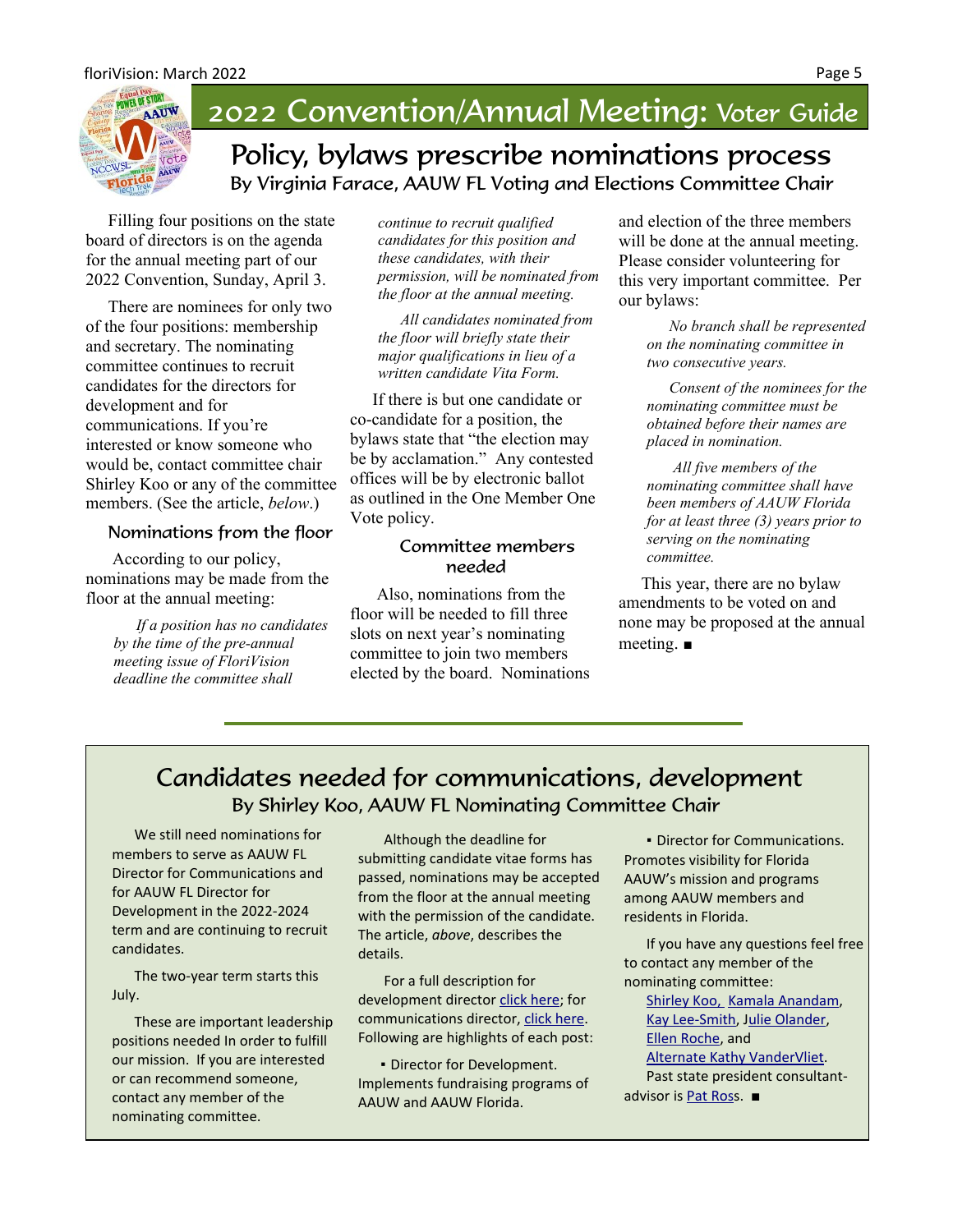

## 2022 Convention/Annual Meeting: Voter Guide

## Learn more about who's on the ballot

*Statements by candidates for membership director and secretary are below. Candidates for communications and development directors are needed. Know someone qualified? Interested yourself? (See page 5.)*

## Rose LLanos Candidate, Director for Membership



Rose LLanos

Rose has been in the higher education profession for seven years and is an admission counselor at Lynn University. She is currently the director of membership for AAUW Florida, and strives to recruit and sustain a diverse AAUW FL membership. As government relations Florida state co-chair for the Southern Association of College Admission Counseling, Rose collaborated with SACAC Government Relations and AAUW FL Public Policy committees this year to create AAUW FL & SACAC Virtual Advocacy Week to discuss topics regarding important legislative issues with regard to AAUW mission, financial aid access, and the admissions school profile.

As past president of AAUW's Nova Southeastern branch, Rose created an internship for students at NSU to earn credit hours and professional development opportunities working with AAUW. She also held a panel discussion of Hispanic executive women to celebrate Hispanic Heritage Month; a self-defense class to educate students on sexual assault; a financial independence workshop to assist students on how to negotiate; and health and wellness initiatives to encourage optimal self-care.

Rose received her bachelor's degree from the University of Florida in Spanish and Portuguese and a master's degree from Boston University in International Affairs. ■



Linda Barker

## Linda Barker Candidate, Secretary

After moving to Vero Beach in 2011, I soon joined AAUW. I became historian and later served as membership VP (2013-2014), president-elect (2014-2015), and president (2015-2017). We became a 501 (c)(3) in 2014, and I became director for development in late 2017. During these years, we turned the Vero Beach branch from an internally focused social organization that supported scholarships, to a community-facing organization, contributing to several local organizations that sponsor women and girls. We are now recognized as a contributor in our community.

When I served on the AAUW Florida board as historian from 2016–2020, I enlisted five special collections libraries to receive AAUW state and branch archives. Some branches have given their records to one of these repositories, adding to the accessible history of the women's movement.

I grew up in Connecticut, graduated from Connecticut College (for women) and got an independent master's degree from then-Goddard College in the psychology of second language acquisition. After working in New York City as an ESL teacher, I got into corporate human resource development. In 1991, I moved to the Washington DC area and worked in leadership development, succession planning, and executive coaching before retiring in 2010. ■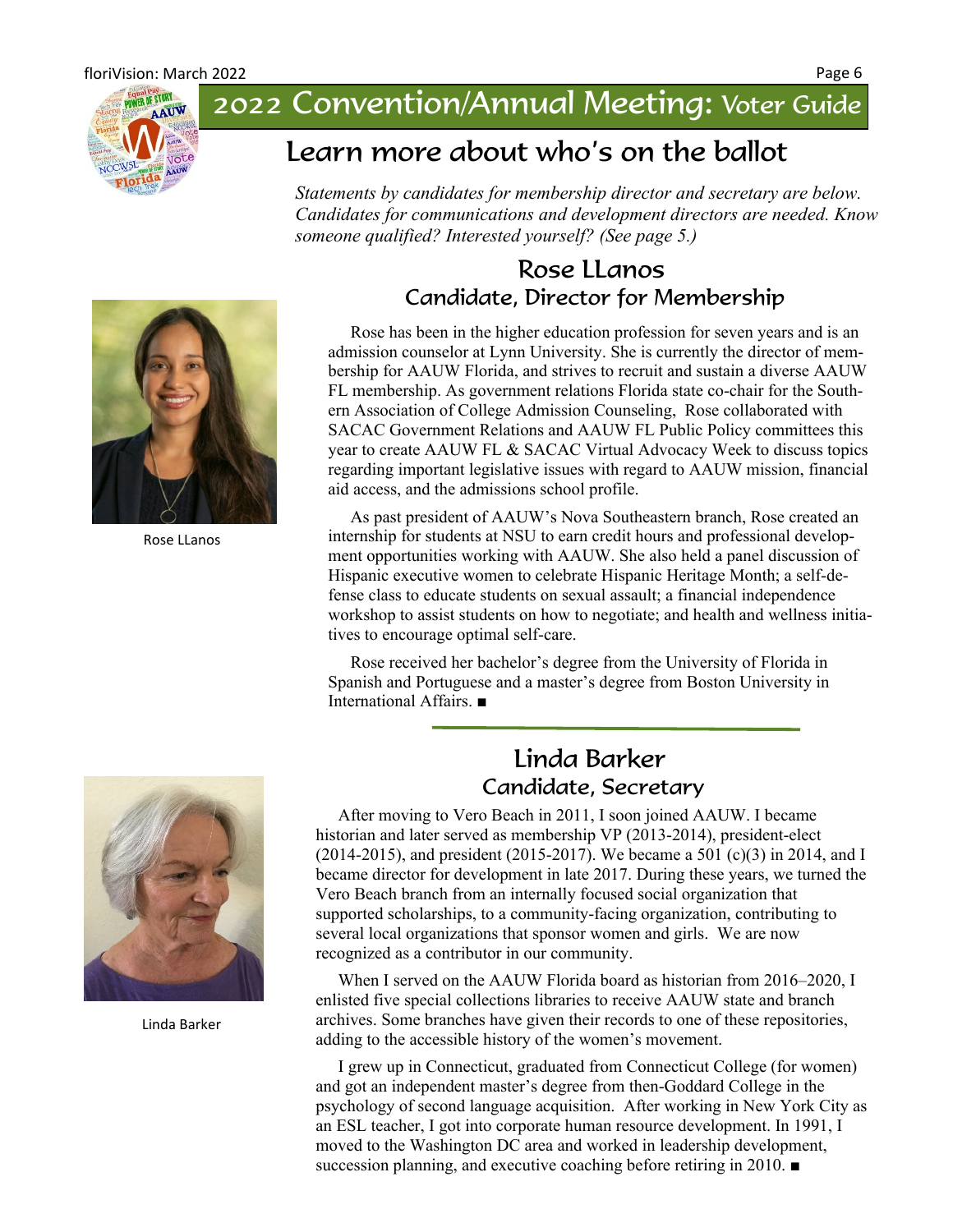## Public Policy

# Keep contacting lawmakers to advance AAUW priorities

By Kay Lee-Smith, AAUW FL Director for Public Policy



Our lawmakers are in Tallahassee, busy in committees and floor sessions at the 60-day legislative session that began January 11 and is slated to end March 11.

AAUW of Florida set a 2022 legislative

agenda and hosted a virtual lobby day with members on Tuesday, January 18. ([Click here](https://www.youtube.com/watch?v=pqWnK8NGW-0) to see a recording of Virtual Lobby Day on YouTube.)

While this year's lobby day is over, your help is still needed. AAUW FL has identified several bills going to our state legislature where we need your engagement.

Help to magnify our influence

and make a difference for women and families in Florida by contacting your members of the state legislature throughout this legislative session.

Your support is needed on AAUW Florida's 2022 legislative priorities. Highlights are below. Read the [full policy agenda](https://aauw-fl.aauw.net/files/2022/01/AAUW-FL-2022-Priority-Legislation.pdf) on our website.

- Support fair pay for all.
- Ensure diversity in state government programs and activities.
- Support the effort to stop human trafficking.
- Support reproductive rights.
- Establish the commissioner of education as an elected role.
- Oppose the removal of the critical race theory in public institutions.
- Oppose the disenfranchisement of no-party affiliation

voters in school board elections.

By contacting your Florida state legislators, you'll give AAUW FL a strong display of support and help to advance policies that make a difference.

You are encouraged to watch your legislators in action and tune in to legislative committee meetings happening during this legislative session. Listed on our legislative priorities are the committees to which our bills will be referred. So far, the education and judiciary committee meetings have resulted in significant public comments.

All meetings are available for viewing on The [Florida Channel's](https://thefloridachannel.org/) [website.](https://thefloridachannel.org/) You can also check the broadcast schedule at [The Florida](https://www.flsenate.gov/Media/VideoSchedule) [Senate Video Broadcast Schedule](https://www.flsenate.gov/Media/VideoSchedule) and [Florida House Broadcast Sched](https://www.myfloridahouse.gov/Sections/HouseSchedule/houseschedule.aspx)[ule](https://www.myfloridahouse.gov/Sections/HouseSchedule/houseschedule.aspx). *■*

.

## Membership

## By Rose Llanos, AAUW FL Director for Membership Branches find fellowship despite COVID

This year AAUW celebrated 140 years of advancing equity for women and now comprises a community of more than 170,000 people. In Florida, there are more than 1,000 members in some 30 branches.

They've gathered in recent months to discuss effective recruiting methods to retain and increase membership in the era of COVID. They've found fellowship in this New Normal through virtual means and are beginning to hold in-person gatherings to celebrate AAUW important themes and events while

being mindful of COVID protocols.

Events like Black History Month, Hispanic Heritage Month, and Women's History Month offer opportunities for branches to recognize diversity, equity and inclusion, and to highlight AAUW's mission. You'll find dates and ideas in [AAUW's Events Calendar i](https://ww3.aauw.org/resource/events-and-deadlines-calendar/)n the Resources section of the National website.



This year AAUW is also celebrating the 50th anniversary of Title IX. This brought a chance to collaborate with the Southern Association of College Admission Counseling for Virtual Advocacy Week and to highlight legislative issues relevant in higher education such as Title IX and financial aid access. AAUW Florida's annual Lobby Day (*above*) kicked off Advocacy Week.

Establishing such collaborative partnerships is another way branches can attract new audiences and bring awareness of AAUW to others. *■*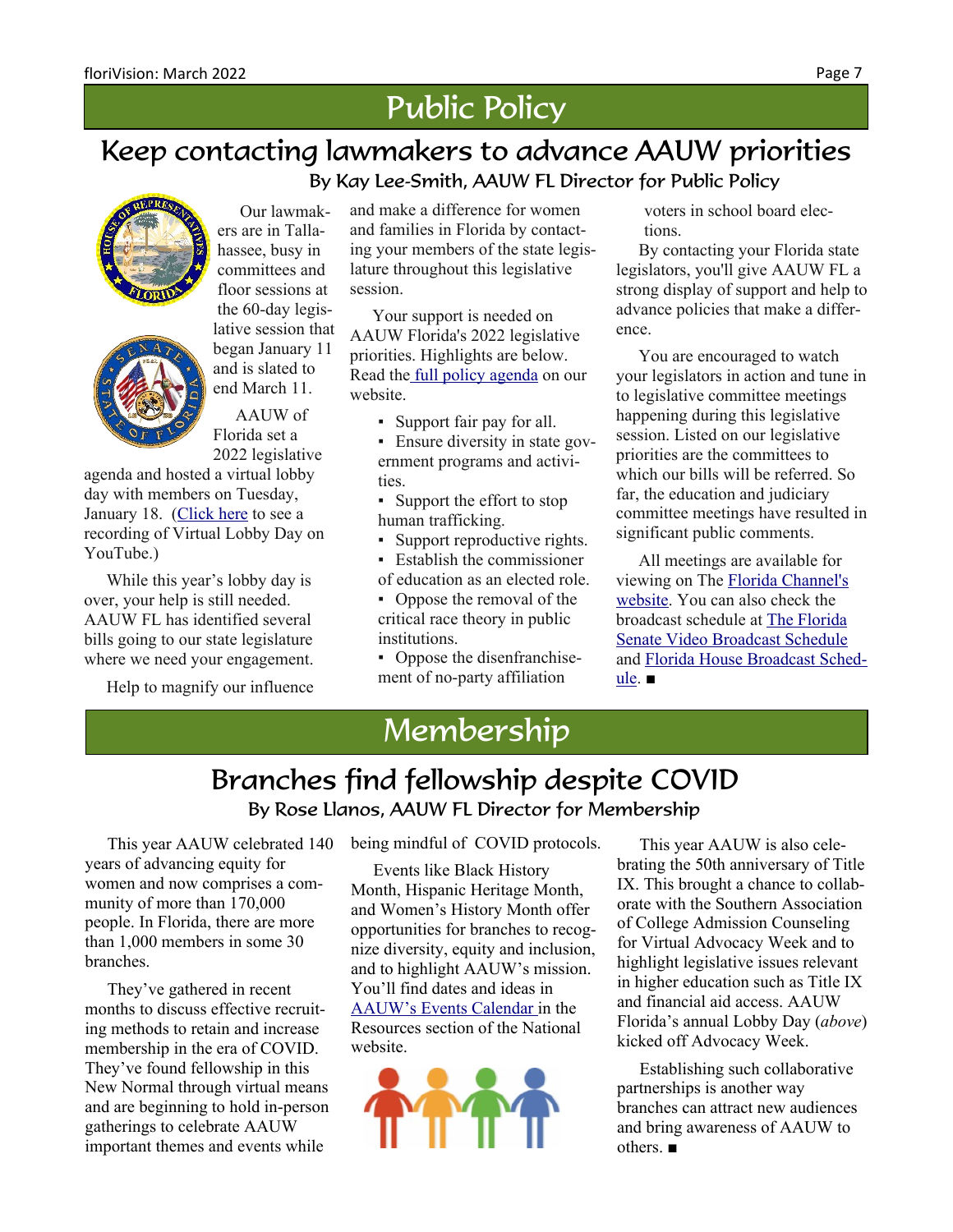## Tech Trek

## COVID unpredictability brings camps online again

By Sue Slone, AAUW Florida Tech Trek Coordinator

After careful consideration, the AAUW FL Supporting Foundation has decided to hold Tech Trek Camp virtually again this year from June 18 to 24.

We were very pleased with what we could offer the girls last year, and feel we can provide a valuable experience for the girls again this year.

COVID is so unpredictable that we can't know where we will be in June. We want the girls to know up front what we are planning, and we need to be able to ensure the health and safety of our campers.

### Application process underway

Applications were emailed to the nominees on January 20. Teachers were enlisted to make sure the girls were looking for the emails. Applications were due February 14.

Branch contacts received a list of their applicants by February 17.

Interviews should take place by March 11. We are hoping to be able to take all girls who apply, but feel it is important for them to go through the entire process, nomination, application, and interview so that they feel it is an honor to be accepted to camp.

Acceptance letters will go out March 18.

### Courses and teachers

We plan to provide the same or similar core courses, workshops, and professional women's panels as we did last year. To see what was included in last year's camp, visit [AAUW Tech Trek Florida](https://techtrek-fl.aauw.net/) website.

If you have daughters or granddaughters who are in the STEM field that would be interested in participating in our panels or teaching a workshop, let [Sue Slone](mailto:techtrekfl16@gmail.com) know. Because the camp is virtual, participants can be from anywhere in the country.

### Donations appreciated

The cost per girl this year will be \$550. We ask the girls to pay only a \$50 registration fee. As you interview girls if you find candidates who may not be able to pay the registration fee, your branch can cover that charge for them.

Your continued support of Tech Trek is appreciated and makes a difference in girls' lives. Make out checks to AAUW FL Supporting Foundation, Inc., and mail to Tech Trek, PO Box 2938, Jupiter, FL 33468. ■

Diversity, Equity, Inclusion

Last DEI Dialogue set; others available online By Jonnie Perry, AAUW FL Diversity, Equity, Inclusion Committee Chair

The last in a series of online dialogues about diversity, equity and inclusion is scheduled for 10 am. to 11 a.m., Saturday, March 12, with educator Jacque Jacobs on "The Influence of Culture on Perception of Self in Girls and Young Women."

Jacobs retired as a school administrator in Indian River County in 1998 and as a professor of educational leadership at Western Carolina University in 2011. She holds a Ph.D. from Southern Illinois University-Carbondale.



Currently a resident of Vero Beach, she has lived and worked professionally on five continents.

DEI sessions are held via Zoom and are open to AAUW members and guests. The first dialogue was in October. Dialogues were also held in November, December, January, and February.

The dialogues aim to help

participants become more comfortable sharing their perspectives or having difficult conversations – and to inspire them to consider diversity, equity, and inclusion in all aspects of their lives.

To attend the March dialogue, contact [Jonnie Mae Perry](mailto:jonnieperry@gccrc.net), AAUW FL DEI Committee chair.

If you aren't able to attend, you'll be able to view a video posted in [Videos](https://aauw-fl.aauw.net/links/), in the Branch Resources section of our website, along with videos of all the other sessions. ■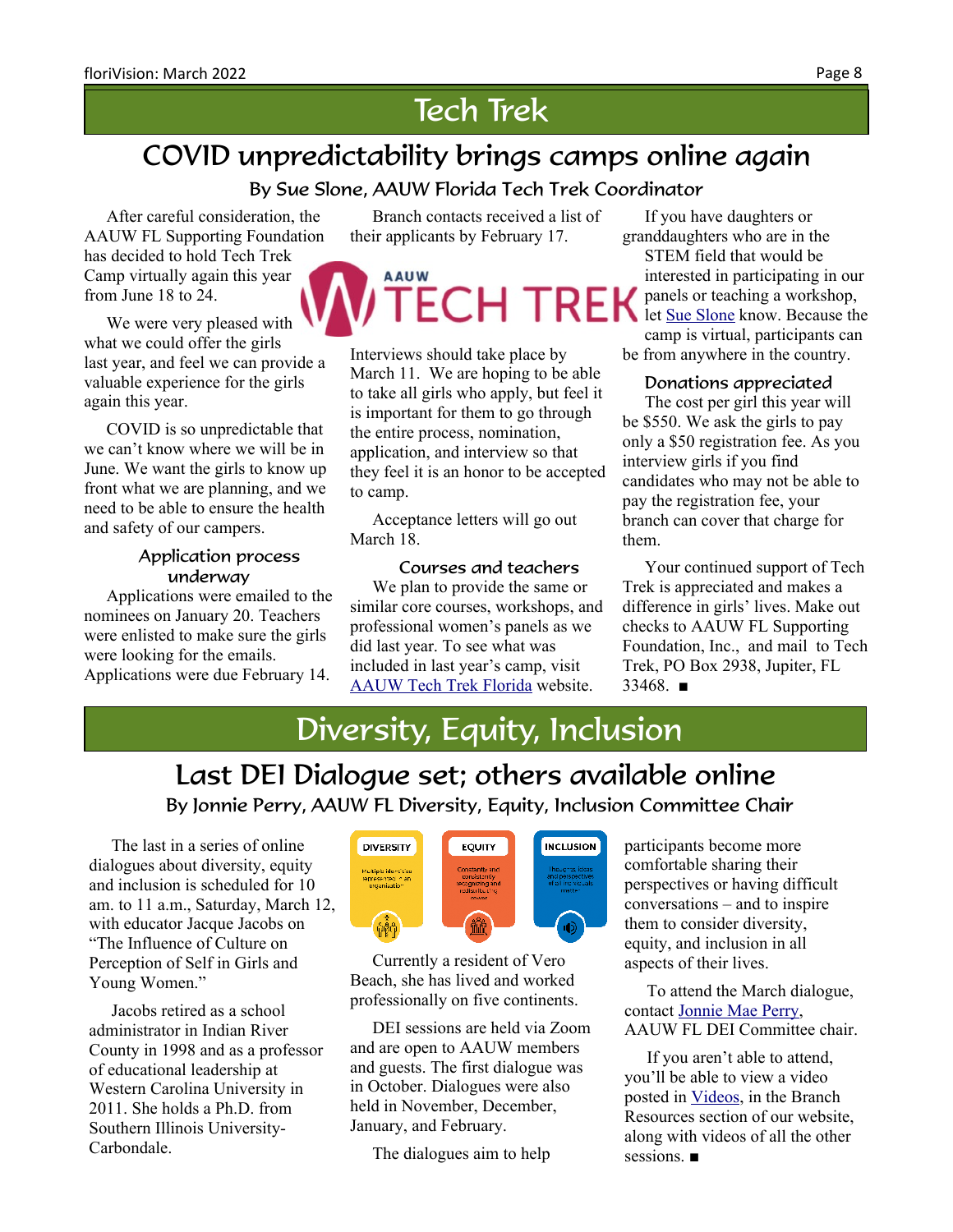## **Philanthropy**

## Nominations for Named Gift Awards due March 1 By Ellen Roche, AAUW FL Director for Development

Our members and branches were to AAUW funds, a branch may generous contributors in 2021 to AAUW funds such as the Greatest Needs Fund. Last year, Florida contributions tallied \$60,659.94 to AAUW Funds – a 6 percent increase over 2020.

We are proud of members' commitment to supporting AAUW and recognize them through Named Gift Awards.

Each branch president and development officer has received a report detailing the amounts contributed by the branch and its members. Seventeen branches are eligible to nominate members for awards.

## Opportunity for recognition

For every contribution of \$750

nominate one member to receive a Branch Named Gift Award.

The member nominated is not necessarily the largest financial contributor. This is an opportunity for the branch to recognize the contributions of its members to branch activities and AAUW in general.

Any member nominated for the Branch Named Gift Award can also be considered for the AAUW Florida Named Gift award.

#### Highest award

The AAUW Florida Named Gift award is the highest award given by AAUW Florida.

This award is given to recognize one member of AAUW Florida who has done outstanding work to

promote the programs, goals, and mission of AAUW and/or AAUW Florida.

Forms to nominate members for Branch Named Gift Awards and the AAUW Florida Named Gift award were included with the donations report sent to branches.

#### Submission deadline

Submit completed forms to [Ellen Roche](mailto:ellen.roche.aauw@gmail.com) by March 1 by email or regular mail. Branches who need the report or have questions should contact her.

Award recipients will be recognized during the virtual AAUW Florida 2022 Convention and Annual Meeting, April 1-3. A commemorative certificate will be mailed to recipients after the meeting. ■

## AAUW 2021 accomplishments by the numbers

It hasn't been an easy year – but AAUW met the challenges. The graphic, below, from AAUW, summarizes what was accomplished. For all the

details, read the annual report, audited financial statements, and the annual budget at [2021 Year in](https://www.aauw.org/about/years-in-review/) [Review](https://www.aauw.org/about/years-in-review/) on National's website. ■